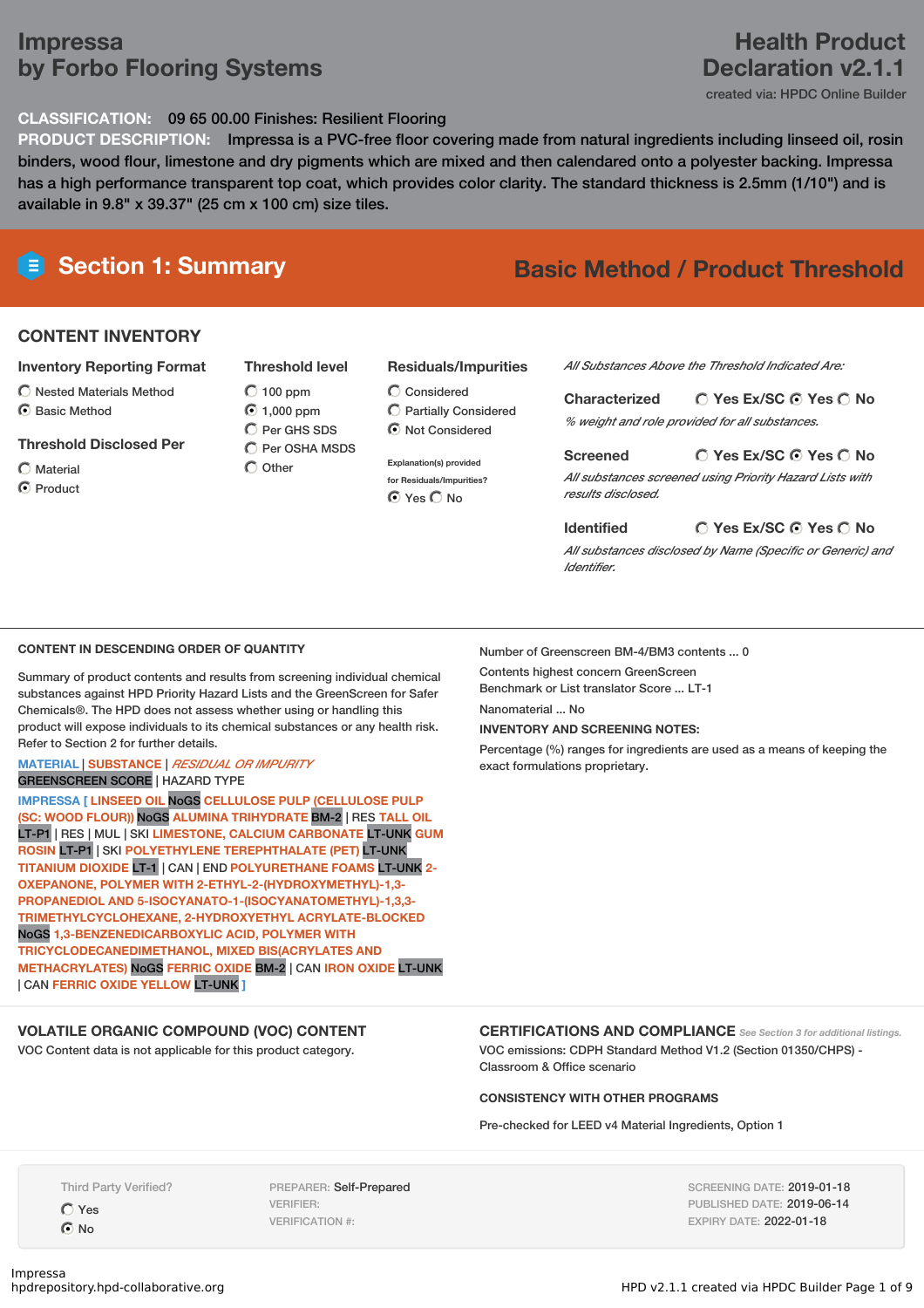This section lists contents in a product based on specific threshold(s) and reports detailed health information including hazards. This *HPD uses the inventory method indicated above, which is one of three possible methods:*

- *Basic Inventory method with Product-level threshold.*
- *Nested Material Inventory method with Product-level threshold*
- *Nested Material Inventory method with individual Material-level thresholds*

Definitions and requirements for the three inventory methods and requirements for each data field can be found in the HPD Open *Standard version 2.1.1, available on the HPDC website at: [www.hpd-collaborative.org/hpd-2-1-1-standard](https://www.hpd-collaborative.org/hpd-2-1-1-standard)*

| <b>IMPRESSA</b>                                                |                                                                                                                                                                                                                                                                                                                                                                                                                                                                                                                                                                                                                                                                                                                                                                                                                                                                                                                                                                                                                                                                                             |          |                                   |                                                |
|----------------------------------------------------------------|---------------------------------------------------------------------------------------------------------------------------------------------------------------------------------------------------------------------------------------------------------------------------------------------------------------------------------------------------------------------------------------------------------------------------------------------------------------------------------------------------------------------------------------------------------------------------------------------------------------------------------------------------------------------------------------------------------------------------------------------------------------------------------------------------------------------------------------------------------------------------------------------------------------------------------------------------------------------------------------------------------------------------------------------------------------------------------------------|----------|-----------------------------------|------------------------------------------------|
| PRODUCT THRESHOLD: 1000 ppm                                    | RESIDUALS AND IMPURITIES CONSIDERED: NO                                                                                                                                                                                                                                                                                                                                                                                                                                                                                                                                                                                                                                                                                                                                                                                                                                                                                                                                                                                                                                                     |          |                                   |                                                |
| reporting threshold.                                           | RESIDUALS AND IMPURITIES NOTES: No residuals or impurities are expected to be present in the product at or above the                                                                                                                                                                                                                                                                                                                                                                                                                                                                                                                                                                                                                                                                                                                                                                                                                                                                                                                                                                        |          |                                   |                                                |
| <b>OTHER PRODUCT NOTES:</b>                                    |                                                                                                                                                                                                                                                                                                                                                                                                                                                                                                                                                                                                                                                                                                                                                                                                                                                                                                                                                                                                                                                                                             |          |                                   |                                                |
| <b>LINSEED OIL</b>                                             |                                                                                                                                                                                                                                                                                                                                                                                                                                                                                                                                                                                                                                                                                                                                                                                                                                                                                                                                                                                                                                                                                             |          |                                   | <b>ID: 8001-26-1</b>                           |
| HAZARD SCREENING METHOD: Pharos Chemical and Materials Library |                                                                                                                                                                                                                                                                                                                                                                                                                                                                                                                                                                                                                                                                                                                                                                                                                                                                                                                                                                                                                                                                                             |          | HAZARD SCREENING DATE: 2019-01-18 |                                                |
| %20.60<br>GS: NoGS                                             |                                                                                                                                                                                                                                                                                                                                                                                                                                                                                                                                                                                                                                                                                                                                                                                                                                                                                                                                                                                                                                                                                             | RC: None | NANO: <b>No</b>                   | ROLE: Binder                                   |
| <b>HAZARD TYPE</b>                                             | <b>AGENCY AND LIST TITLES</b>                                                                                                                                                                                                                                                                                                                                                                                                                                                                                                                                                                                                                                                                                                                                                                                                                                                                                                                                                                                                                                                               | WARNINGS |                                   |                                                |
| None found                                                     |                                                                                                                                                                                                                                                                                                                                                                                                                                                                                                                                                                                                                                                                                                                                                                                                                                                                                                                                                                                                                                                                                             |          |                                   | No warnings found on HPD Priority Hazard Lists |
| <b>SUBSTANCE NOTES:</b>                                        |                                                                                                                                                                                                                                                                                                                                                                                                                                                                                                                                                                                                                                                                                                                                                                                                                                                                                                                                                                                                                                                                                             |          |                                   |                                                |
|                                                                |                                                                                                                                                                                                                                                                                                                                                                                                                                                                                                                                                                                                                                                                                                                                                                                                                                                                                                                                                                                                                                                                                             |          |                                   |                                                |
|                                                                |                                                                                                                                                                                                                                                                                                                                                                                                                                                                                                                                                                                                                                                                                                                                                                                                                                                                                                                                                                                                                                                                                             |          |                                   |                                                |
| CELLULOSE PULP (CELLULOSE PULP (SC: WOOD FLOUR))               |                                                                                                                                                                                                                                                                                                                                                                                                                                                                                                                                                                                                                                                                                                                                                                                                                                                                                                                                                                                                                                                                                             |          |                                   | ID: 65996-61-4                                 |
| HAZARD SCREENING METHOD: Pharos Chemical and Materials Library |                                                                                                                                                                                                                                                                                                                                                                                                                                                                                                                                                                                                                                                                                                                                                                                                                                                                                                                                                                                                                                                                                             |          | HAZARD SCREENING DATE: 2019-01-18 |                                                |
| %20.60<br>GS: NoGS                                             |                                                                                                                                                                                                                                                                                                                                                                                                                                                                                                                                                                                                                                                                                                                                                                                                                                                                                                                                                                                                                                                                                             | RC: PreC | NANO: No                          | ROLE: Filler                                   |
| <b>HAZARD TYPE</b>                                             | <b>AGENCY AND LIST TITLES</b>                                                                                                                                                                                                                                                                                                                                                                                                                                                                                                                                                                                                                                                                                                                                                                                                                                                                                                                                                                                                                                                               | WARNINGS |                                   |                                                |
| None found                                                     |                                                                                                                                                                                                                                                                                                                                                                                                                                                                                                                                                                                                                                                                                                                                                                                                                                                                                                                                                                                                                                                                                             |          |                                   | No warnings found on HPD Priority Hazard Lists |
| Synonyms: N/A Stabilizers: N/A Hazardous Impurities: N/A       | SUBSTANCE NOTES: Category = Tree-based materials - wood planks/strips/pieces, bark, wood chips, and other wood products. This<br>disclosure does not provide information on allergens, hyper-accumulation of metals, production of any toxic substances during normal<br>metabolic activities, pesticides, and other potential hazards or sources of hazards which may be found in certain biological materials.<br>Cellulose is mix of different species of wood. The specific brand name that Forbo Flooring Systems uses in Marmoleum is Lignocel C<br>120. LIGNOCEL® C 120 is not classified as dangerous according to directive 67/548/EEC, directive 1999/45/EC and regulation<br>1272/2008 (CLP). Information pertaining to special dangers for human and environment: Adverse physiochemical effects: Capable of<br>causing dust explosions. Adverse human health effects and symptoms: N/A Adverse environmental effects: N/A Other adverse hazards:<br>Substance is combustible. Substance related information: EC-No: N/A INDEX-NO: N/A REACH Registration No: N/A Purity: 100 % |          |                                   |                                                |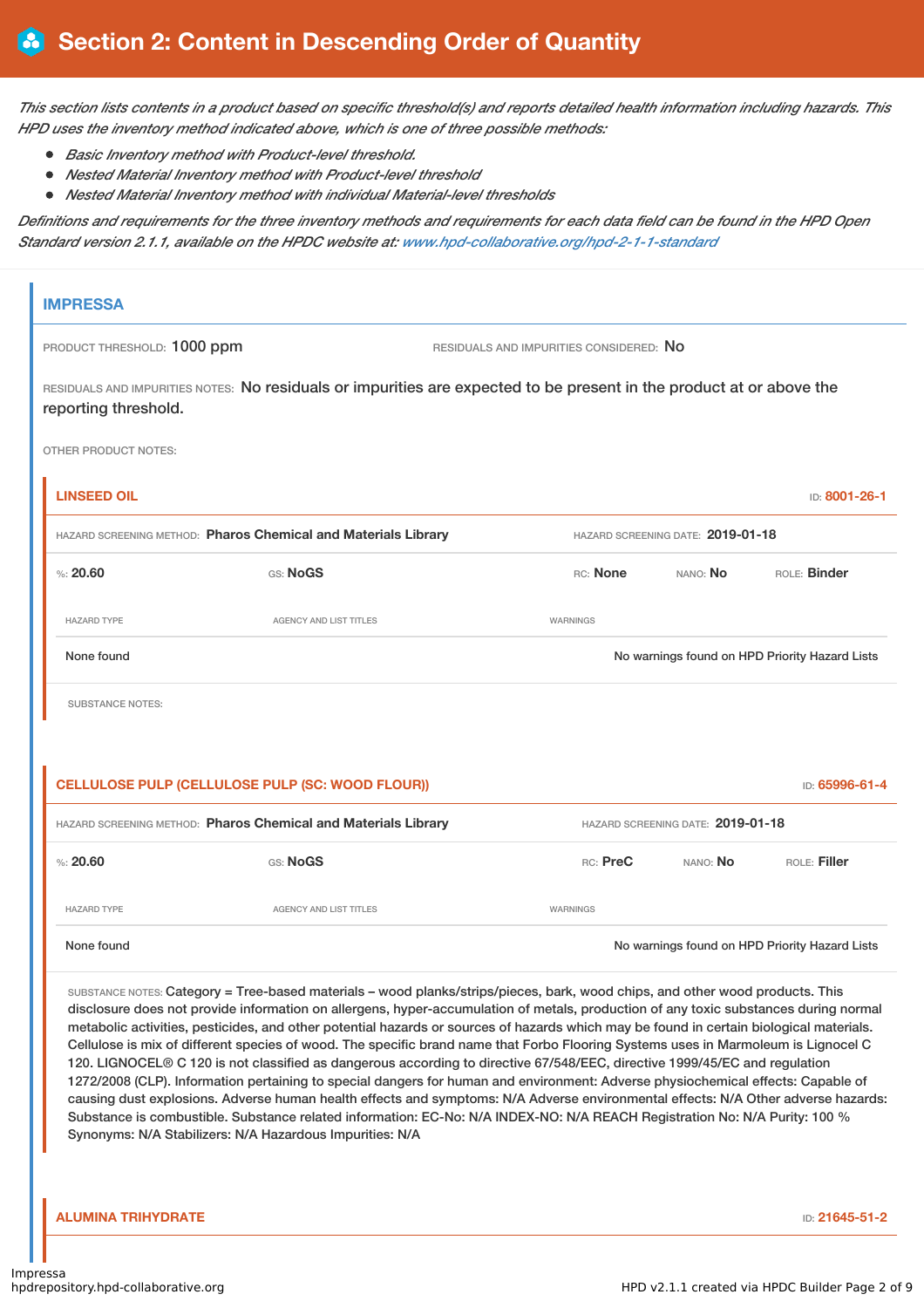| HAZARD SCREENING METHOD: Pharos Chemical and Materials Library |                                                                | HAZARD SCREENING DATE: 2019-01-18 |                                     |                      |
|----------------------------------------------------------------|----------------------------------------------------------------|-----------------------------------|-------------------------------------|----------------------|
| %: $15.50 - 21.50$                                             | GS: <b>BM-2</b>                                                | RC: None                          | NANO: No                            | ROLE: Fire Retardant |
| <b>HAZARD TYPE</b>                                             | AGENCY AND LIST TITLES                                         | WARNINGS                          |                                     |                      |
| <b>RESPIRATORY</b>                                             | AOEC - Asthmagens                                              |                                   | Asthmagen (Rs) - sensitizer-induced |                      |
|                                                                |                                                                |                                   |                                     |                      |
| <b>SUBSTANCE NOTES:</b>                                        |                                                                |                                   |                                     |                      |
|                                                                |                                                                |                                   |                                     |                      |
| <b>TALL OIL</b>                                                |                                                                |                                   |                                     | ID: 8002-26-4        |
|                                                                | HAZARD SCREENING METHOD: Pharos Chemical and Materials Library |                                   | HAZARD SCREENING DATE: 2019-01-18   |                      |
| %11.60                                                         | $GS: LT-P1$                                                    | RC: PreC                          | NANO: No                            | ROLE: Binder         |
| <b>HAZARD TYPE</b>                                             | AGENCY AND LIST TITLES                                         | WARNINGS                          |                                     |                      |
| <b>RESPIRATORY</b>                                             | <b>AOEC - Asthmagens</b>                                       |                                   | Asthmagen (Rs) - sensitizer-induced |                      |

| <b>RESPIRATORY</b>    | AOEC - Asthmagens                              | Asthmagen (Rs) - sensitizer-induced                     |
|-----------------------|------------------------------------------------|---------------------------------------------------------|
| <b>MULTIPLE</b>       | German FEA - Substances Hazardous to<br>Waters | Class 2 - Hazard to Waters                              |
| <b>SKIN SENSITIZE</b> | <b>MAK</b>                                     | Sensitizing Substance Sh - Danger of skin sensitization |

SUBSTANCE NOTES:

| <b>LIMESTONE, CALCIUM CARBONATE</b>                            |                               |                 |                 |                                   | ID: 1317-65-3                                  |
|----------------------------------------------------------------|-------------------------------|-----------------|-----------------|-----------------------------------|------------------------------------------------|
| HAZARD SCREENING METHOD: Pharos Chemical and Materials Library |                               |                 |                 | HAZARD SCREENING DATE: 2019-01-18 |                                                |
| %3.60                                                          | <b>GS: LT-UNK</b>             |                 | <b>RC:</b> None | NANO: No                          | $ROE:$ Filler                                  |
| <b>HAZARD TYPE</b>                                             | <b>AGENCY AND LIST TITLES</b> | <b>WARNINGS</b> |                 |                                   |                                                |
| None found                                                     |                               |                 |                 |                                   | No warnings found on HPD Priority Hazard Lists |
|                                                                |                               |                 |                 |                                   |                                                |

SUBSTANCE NOTES:

| <b>GUM ROSIN</b>                                               |                         |                                                         |                                   | ID: 8050-09-7       |
|----------------------------------------------------------------|-------------------------|---------------------------------------------------------|-----------------------------------|---------------------|
| HAZARD SCREENING METHOD: Pharos Chemical and Materials Library |                         |                                                         | HAZARD SCREENING DATE: 2019-01-18 |                     |
| $\%: 4.60$                                                     | $GS: LT-PI$             | RC: None                                                | NANO: No                          | ROLE: <b>Binder</b> |
| <b>HAZARD TYPE</b>                                             | AGENCY AND LIST TITLES  | WARNINGS                                                |                                   |                     |
| <b>SKIN SENSITIZE</b>                                          | EU - GHS (H-Statements) | H317 - May cause an allergic skin reaction              |                                   |                     |
| <b>SKIN SENSITIZE</b>                                          | <b>MAK</b>              | Sensitizing Substance Sh - Danger of skin sensitization |                                   |                     |
|                                                                |                         |                                                         |                                   |                     |

SUBSTANCE NOTES: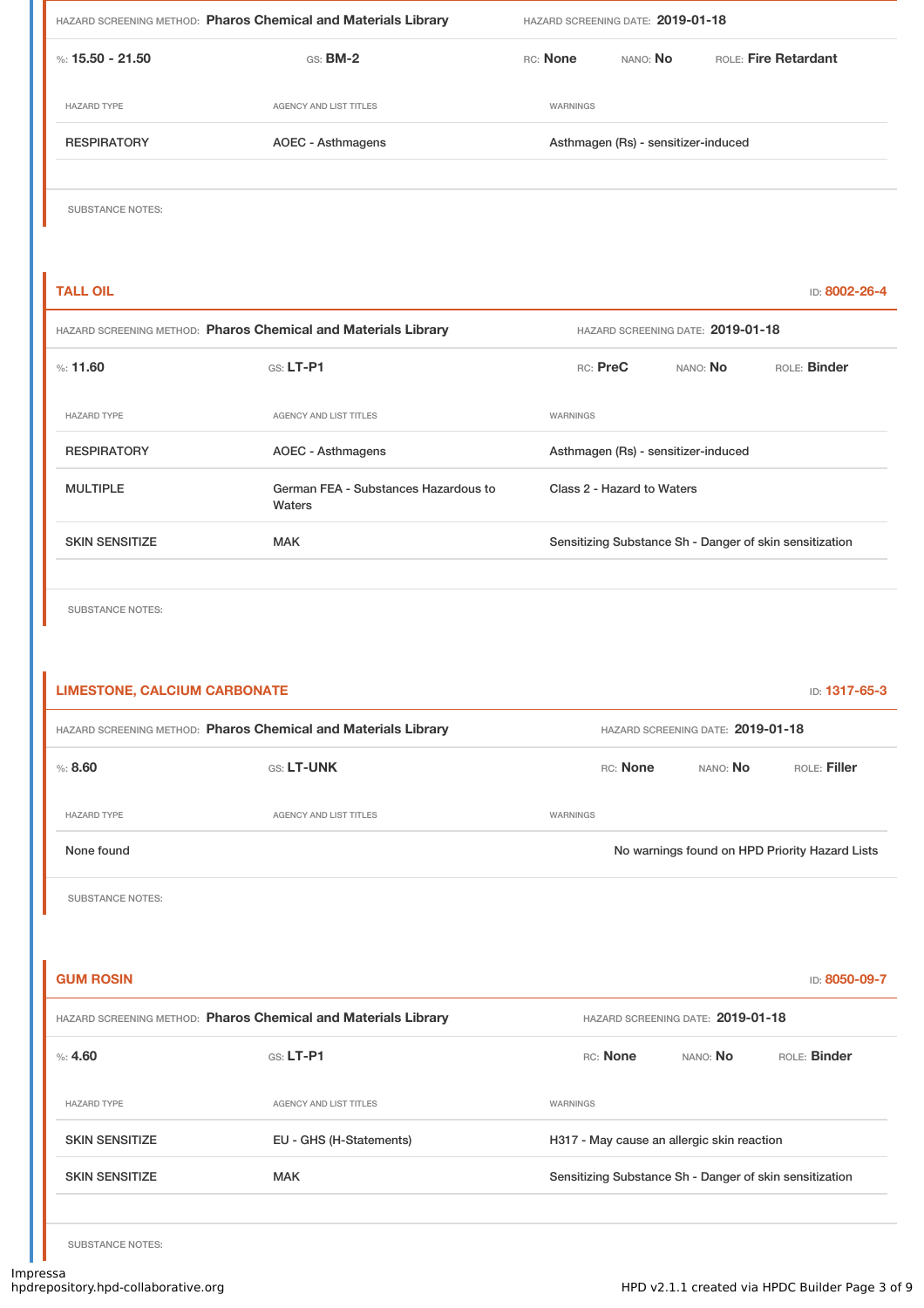| POLYETHYLENE TEREPHTHALATE (PET) |                                                                |                 |                                   | ID: 25038-59-9                                 |
|----------------------------------|----------------------------------------------------------------|-----------------|-----------------------------------|------------------------------------------------|
|                                  | HAZARD SCREENING METHOD: Pharos Chemical and Materials Library |                 | HAZARD SCREENING DATE: 2019-01-18 |                                                |
| %3,80                            | <b>GS: LT-UNK</b>                                              | RC: None        | NANO: No                          | ROLE: Backing                                  |
| <b>HAZARD TYPE</b>               | AGENCY AND LIST TITLES                                         | <b>WARNINGS</b> |                                   |                                                |
| None found                       |                                                                |                 |                                   | No warnings found on HPD Priority Hazard Lists |

SUBSTANCE NOTES:

#### **TITANIUM DIOXIDE ID: 13463-67-7**

| HAZARD SCREENING METHOD: Pharos Chemical and Materials Library |                                              |                                                                                                         | HAZARD SCREENING DATE: 2019-01-18 |               |
|----------------------------------------------------------------|----------------------------------------------|---------------------------------------------------------------------------------------------------------|-----------------------------------|---------------|
| %: $2.60 - 8.60$                                               | $GS: LT-1$                                   | RC: None                                                                                                | NANO: No                          | ROLE: Pigment |
| <b>HAZARD TYPE</b>                                             | <b>AGENCY AND LIST TITLES</b>                | <b>WARNINGS</b>                                                                                         |                                   |               |
| <b>CANCER</b>                                                  | US CDC - Occupational Carcinogens            | Occupational Carcinogen                                                                                 |                                   |               |
| <b>CANCER</b>                                                  | CA EPA - Prop 65                             | Carcinogen - specific to chemical form or exposure route                                                |                                   |               |
| <b>CANCER</b>                                                  | <b>IARC</b>                                  | Group 2B - Possibly carcinogenic to humans - inhaled from<br>occupational sources                       |                                   |               |
| <b>ENDOCRINE</b>                                               | <b>TEDX - Potential Endocrine Disruptors</b> | <b>Potential Endocrine Disruptor</b>                                                                    |                                   |               |
| <b>CANCER</b>                                                  | <b>MAK</b>                                   | Carcinogen Group 3A - Evidence of carcinogenic effects<br>but not sufficient to establish MAK/BAT value |                                   |               |
| <b>CANCER</b>                                                  | <b>MAK</b>                                   | Carcinogen Group 4 - Non-genotoxic carcinogen with low<br>risk under MAK/BAT levels                     |                                   |               |

SUBSTANCE NOTES: The titanium dioxide (TiO2) is bound within the product, requiring no further labeling. Identified on the US EPA Safer Chemical Ingredient List. Form-specific hazards: airborne particles of respirable size – occupational setting. Specific guidelines are being created to address known issues related to transparency and disclosure for several materials ("Special Conditions"), including those with Form-Specific Hazards such as Titanium Dioxide. This HPD will be updated as appropriate when these guidelines become available. The Material Health

Harmonization Task Group convened by the USGBC states that pigmentary titanium dioxide was "determined to be Benchmark 2 using the full GS (GreenScreen) method" hpdrepository.hpd-collaborative.org HPD v2.1 created via HPDC Builder Page 2 of 12 (http://ow.ly/Z5ken).

| <b>POLYURETHANE FOAMS</b>                                      |                                                  |          |                                   |                                                |
|----------------------------------------------------------------|--------------------------------------------------|----------|-----------------------------------|------------------------------------------------|
| HAZARD SCREENING METHOD: Pharos Chemical and Materials Library |                                                  |          | HAZARD SCREENING DATE: 2019-01-18 |                                                |
| $\%: 0.30$                                                     | GS: LT-UNK                                       | RC: None | NANO: <b>No</b>                   | ROLE: Finish                                   |
| <b>HAZARD TYPE</b>                                             | <b>AGENCY AND LIST TITLES</b>                    | WARNINGS |                                   |                                                |
| None found                                                     |                                                  |          |                                   | No warnings found on HPD Priority Hazard Lists |
|                                                                | SUBSTANCE NOTES: Finish contains no Isocyanates. |          |                                   |                                                |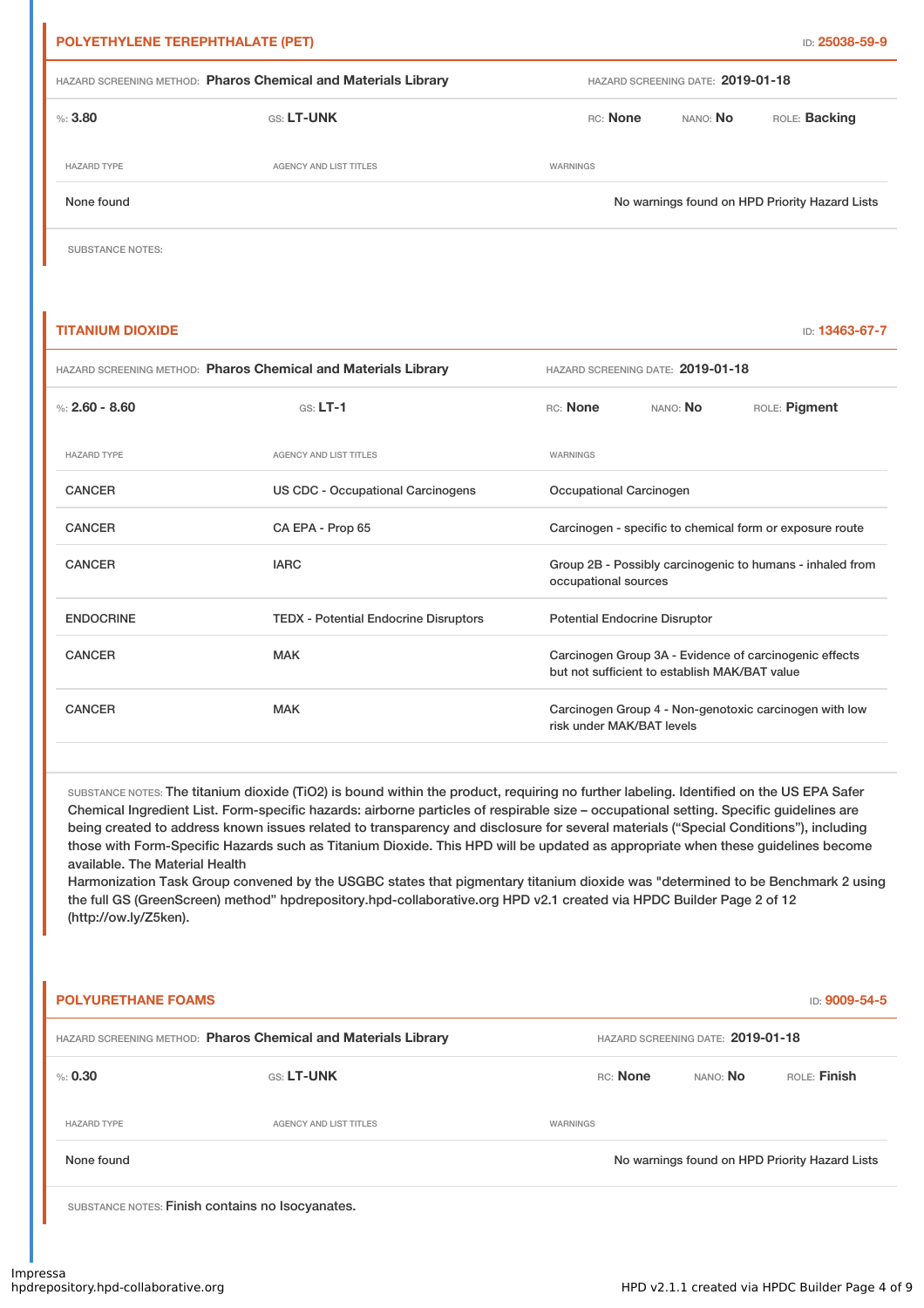| 2-OXEPANONE, POLYMER WITH 2-ETHYL-2-(HYDROXYMETHYL)-1,3-PROPANEDIOL AND 5- |  |
|----------------------------------------------------------------------------|--|
| ISOCYANATO-1-(ISOCYANATOMETHYL)-1,3,3-TRIMETHYLCYCLOHEXANE, 2-HYDROXYETHYL |  |
| <b>ACRYLATE-BLOCKED</b>                                                    |  |

|                                                                    | HAZARD SCREENING METHOD: Pharos Chemical and Materials Library                |                 |                                                                                                 |                                 | HAZARD SCREENING DATE: 2019-01-18 |
|--------------------------------------------------------------------|-------------------------------------------------------------------------------|-----------------|-------------------------------------------------------------------------------------------------|---------------------------------|-----------------------------------|
| %: $0.10 - 4.44$                                                   | GS: NoGS                                                                      |                 | RC:<br><b>None</b>                                                                              | NANO:<br><b>No</b>              | ROLE:<br><b>Finish</b>            |
| <b>HAZARD TYPE</b>                                                 | AGENCY AND LIST TITLES                                                        | WARNINGS        |                                                                                                 |                                 |                                   |
| None found                                                         |                                                                               |                 | No warnings found on HPD Priority Hazard Lists                                                  |                                 |                                   |
|                                                                    | SUBSTANCE NOTES: The product does not contain unreacted ('free') isocyanates. |                 |                                                                                                 |                                 |                                   |
| <b>BIS(ACRYLATES AND METHACRYLATES)</b>                            | 1,3-BENZENEDICARBOXYLIC ACID, POLYMER WITH TRICYCLODECANEDIMETHANOL, MIXED    |                 |                                                                                                 |                                 | ID: 921213-39-0                   |
|                                                                    | HAZARD SCREENING METHOD: Pharos Chemical and Materials Library                |                 |                                                                                                 |                                 | HAZARD SCREENING DATE: 2019-01-18 |
| %: $0.10 - 4.44$                                                   | GS: NoGS                                                                      |                 |                                                                                                 | RC: <b>None</b> NANO: <b>No</b> | ROLE: Finish                      |
| <b>HAZARD TYPE</b>                                                 | AGENCY AND LIST TITLES                                                        | WARNINGS        |                                                                                                 |                                 |                                   |
| None found                                                         |                                                                               |                 | No warnings found on HPD Priority Hazard Lists                                                  |                                 |                                   |
|                                                                    | SUBSTANCE NOTES: Finish contains no Isocyanates.                              |                 |                                                                                                 |                                 |                                   |
|                                                                    | HAZARD SCREENING METHOD: Pharos Chemical and Materials Library                |                 | HAZARD SCREENING DATE: 2019-01-18                                                               |                                 |                                   |
|                                                                    | <b>GS: BM-2</b>                                                               | RC: <b>None</b> | nano: <b>No</b>                                                                                 | ROLE: Pigment                   |                                   |
| HAZARD TYPE                                                        | AGENCY AND LIST TITLES                                                        | WARNINGS        |                                                                                                 |                                 | ID: 1309-37-1                     |
| <b>CANCER</b>                                                      | <b>MAK</b>                                                                    |                 | Carcinogen Group 3B - Evidence of carcinogenic effects<br>but not sufficient for classification |                                 |                                   |
| <b>FERRIC OXIDE</b><br>%: $0.10 - 0.93$<br><b>SUBSTANCE NOTES:</b> |                                                                               |                 |                                                                                                 |                                 |                                   |
| <b>IRON OXIDE</b>                                                  |                                                                               |                 |                                                                                                 |                                 |                                   |
|                                                                    | HAZARD SCREENING METHOD: Pharos Chemical and Materials Library                |                 | HAZARD SCREENING DATE: 2019-01-18                                                               |                                 |                                   |
| %: $0.10 - 0.93$                                                   | GS: LT-UNK                                                                    | RC: None        | NANO: <b>No</b>                                                                                 | ROLE: Pigment                   |                                   |
| HAZARD TYPE                                                        | AGENCY AND LIST TITLES                                                        | WARNINGS        |                                                                                                 |                                 | ID: 1317-61-9                     |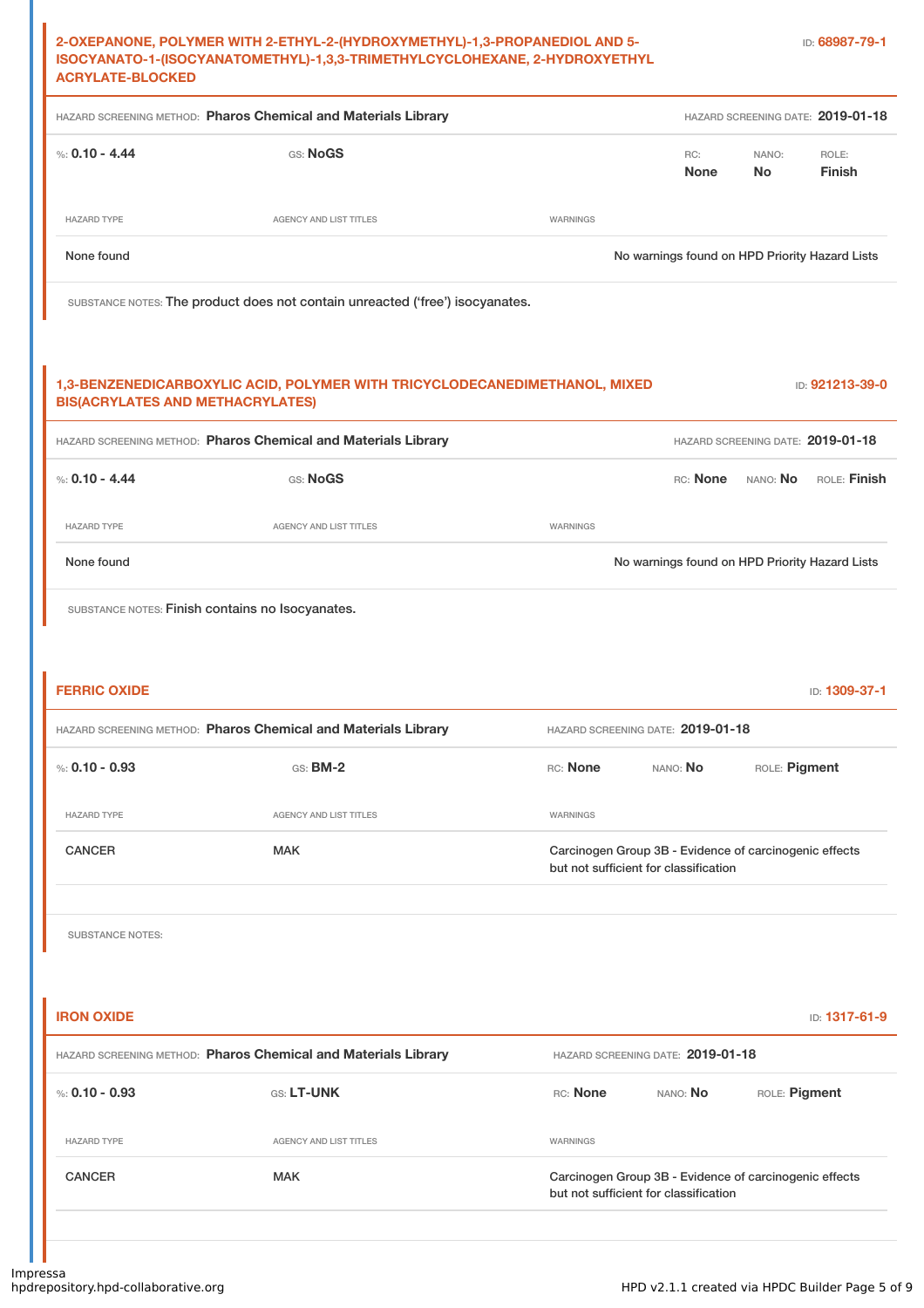| <b>FERRIC OXIDE YELLOW</b>                                     |                        |                                   |          | <b>ID: 51274-00-1</b>                          |
|----------------------------------------------------------------|------------------------|-----------------------------------|----------|------------------------------------------------|
| HAZARD SCREENING METHOD: Pharos Chemical and Materials Library |                        | HAZARD SCREENING DATE: 2019-01-18 |          |                                                |
| %: 0.10 - 0.93                                                 | <b>GS: LT-UNK</b>      | RC: None                          | NANO: No | ROLE: Pigment                                  |
| <b>HAZARD TYPE</b>                                             | AGENCY AND LIST TITLES | WARNINGS                          |          |                                                |
| None found                                                     |                        |                                   |          | No warnings found on HPD Priority Hazard Lists |
|                                                                |                        |                                   |          |                                                |

SUBSTANCE NOTES: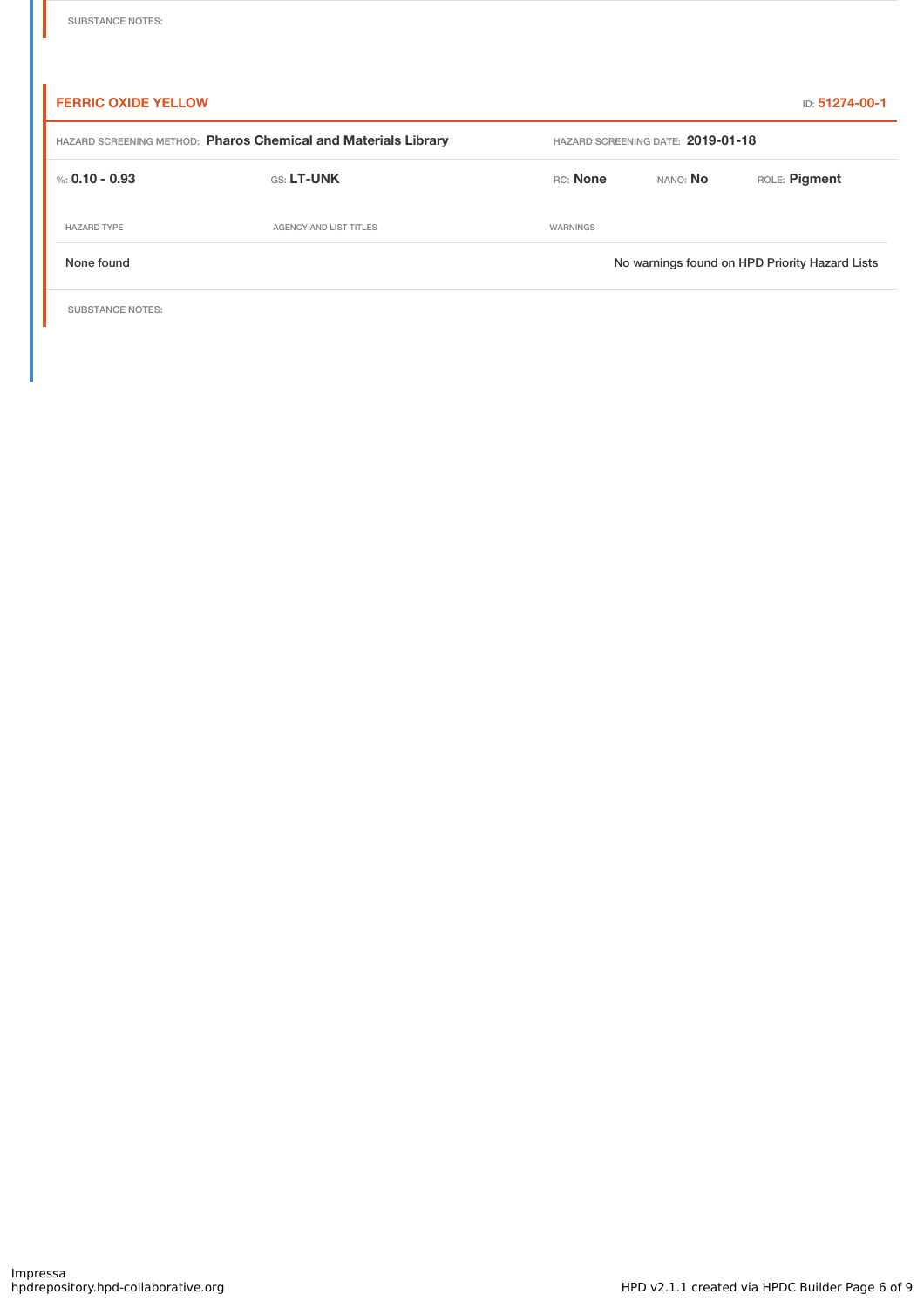This section lists applicable certification and standards compliance information for VOC emissions and VOC content. Other types of *health or environmental performance testing or certifications completed for the product may be provided.*

| <b>VOC EMISSIONS</b>                                                                                                                                                                                                                                                                                                                  | <b>Office scenario</b>                |                           | CDPH Standard Method V1.2 (Section 01350/CHPS) - Classroom & |
|---------------------------------------------------------------------------------------------------------------------------------------------------------------------------------------------------------------------------------------------------------------------------------------------------------------------------------------|---------------------------------------|---------------------------|--------------------------------------------------------------|
| CERTIFYING PARTY: Third Party<br><b>APPLICABLE FACILITIES: AII</b><br><b>CERTIFICATE URL:</b>                                                                                                                                                                                                                                         | <b>ISSUE DATE: 2018-</b><br>$10 - 31$ | <b>EXPIRY DATE:</b>       | CERTIFIER OR LAB: Berkeley<br>Analytical                     |
| <b>CERTIFICATION AND COMPLIANCE NOTES:</b>                                                                                                                                                                                                                                                                                            |                                       |                           |                                                              |
| <b>Section 4: Accessories</b>                                                                                                                                                                                                                                                                                                         |                                       |                           |                                                              |
| This section lists related products or materials that the manufacturer requires or recommends for installation (such as adhesives or<br>fasteners), maintenance, cleaning, or operations. For information relating to the contents of these related products, refer to their<br>applicable Health Product Declarations, if available. |                                       |                           |                                                              |
| FORBO T 940 ADHESIVE (VOC 0.00 G/L)                                                                                                                                                                                                                                                                                                   |                                       | HPD URL: No HPD available |                                                              |
| CONDITION WHEN RECOMMENDED OR REQUIRED AND/OR OTHER NOTES:<br>Standard recommended adhesive used for installation.                                                                                                                                                                                                                    |                                       |                           |                                                              |
| FORBO SUSTAIN 885M ADHESIVE (VOC 0.00 G/L)                                                                                                                                                                                                                                                                                            |                                       | HPD URL: No HPD available |                                                              |
| CONDITION WHEN RECOMMENDED OR REQUIRED AND/OR OTHER NOTES:<br>Alternative adhesive that can be used for installation.                                                                                                                                                                                                                 |                                       |                           |                                                              |
| FORBO SUSTAIN 1195 ADHESIVE (VOC 0.00 G/L)                                                                                                                                                                                                                                                                                            |                                       | HPD URL: No HPD available |                                                              |
| CONDITION WHEN RECOMMENDED OR REQUIRED AND/OR OTHER NOTES:<br>Alternative adhesive that can be used with installation.                                                                                                                                                                                                                |                                       |                           |                                                              |
| FORBO SUSTAIN 1299 ADHESIVE (VOC 0.00 G/L)                                                                                                                                                                                                                                                                                            |                                       | HPD URI: No HPD available |                                                              |
| CONDITION WHEN RECOMMENDED OR REQUIRED AND/OR OTHER NOTES:<br>Alternative adhesive that can be used with installation.                                                                                                                                                                                                                |                                       |                           |                                                              |
| FORBO 660 ADHESIVE (VOC 12.00 G/L)                                                                                                                                                                                                                                                                                                    |                                       | HPD URL: No HPD available |                                                              |
| CONDITION WHEN RECOMMENDED OR REQUIRED AND/OR OTHER NOTES:<br>Alternative adhesive that can be used with installation.                                                                                                                                                                                                                |                                       |                           |                                                              |
| <b>FORBO ADHESIVE REMOVER</b>                                                                                                                                                                                                                                                                                                         |                                       | HPD URL: No HPD available |                                                              |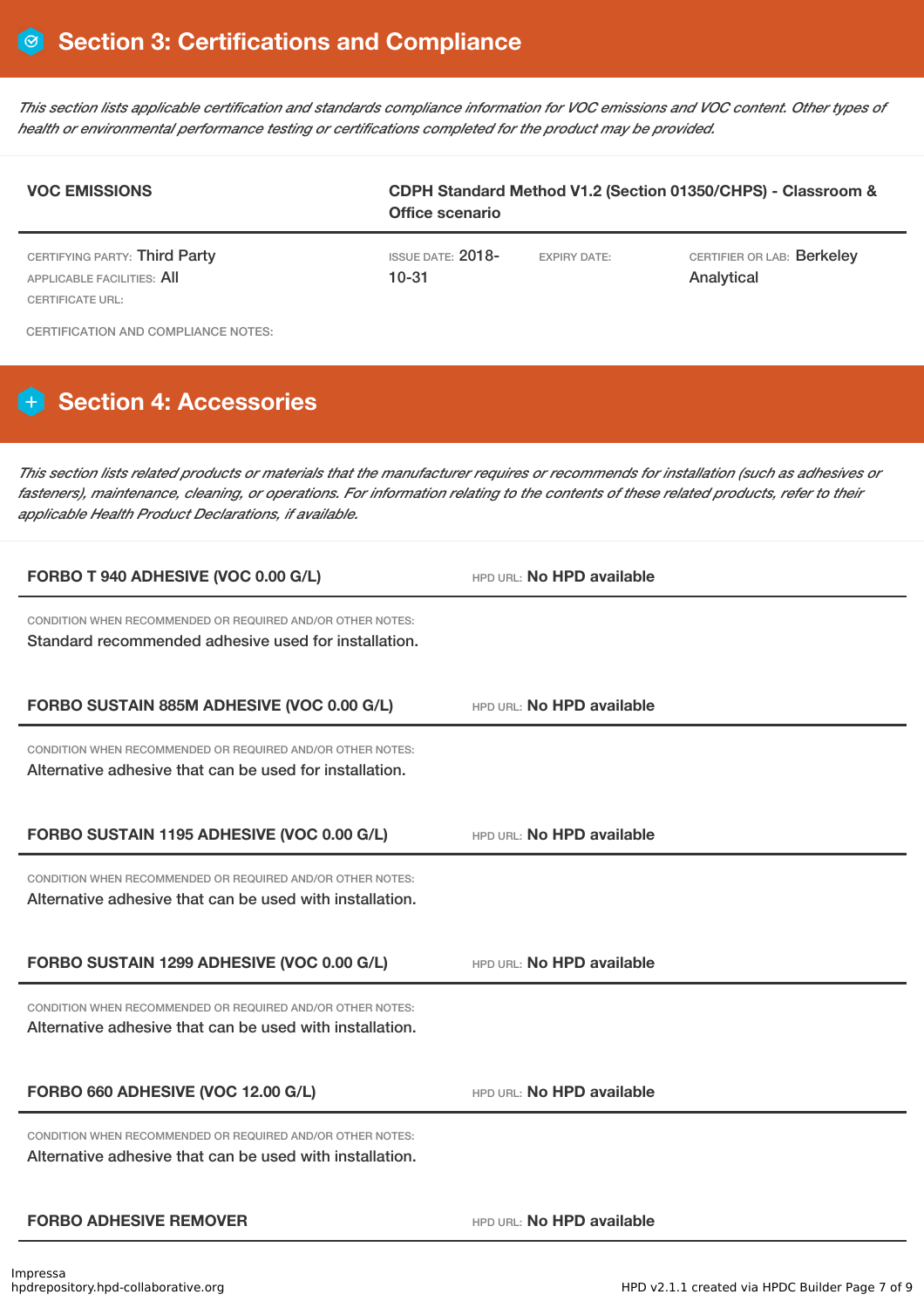CONDITION WHEN RECOMMENDED OR REQUIRED AND/OR OTHER NOTES: Can be used for adhesive residue removal post installation.

| <b>NEUTRAL PH CLEANER</b>                                                                          | HPD URL: No HPD available               |
|----------------------------------------------------------------------------------------------------|-----------------------------------------|
| CONDITION WHEN RECOMMENDED OR REQUIRED AND/OR OTHER NOTES:<br>Can be used for routine cleaning.    |                                         |
| <b>READY TO USE NEUTRAL PH CLEANER</b>                                                             | HPD URL: No HPD available               |
| CONDITION WHEN RECOMMENDED OR REQUIRED AND/OR OTHER NOTES:<br>Can be used for routine cleaning.    |                                         |
| <b>HEAVY DUTY CLEANER</b>                                                                          | HPD URL: No HPD available               |
| CONDITION WHEN RECOMMENDED OR REQUIRED AND/OR OTHER NOTES:<br>Can be used for interim maintenance. |                                         |
| <b>FORBO MOP ON RESTORER</b>                                                                       | HPD URL: No HPD available               |
| CONDITION WHEN RECOMMENDED OR REQUIRED AND/OR OTHER NOTES:<br>Can be used for interim maintenance. |                                         |
| <b>FORBO SPRAY BUFF</b>                                                                            | HPD URL: No HPD available               |
| CONDITION WHEN RECOMMENDED OR REQUIRED AND/OR OTHER NOTES:<br>Can be used for interim maintenance. |                                         |
|                                                                                                    |                                         |
| <b>FORBO MATTE FINISH</b>                                                                          | HPD URL: No HPD available               |
| CONDITION WHEN RECOMMENDED OR REQUIRED AND/OR OTHER NOTES:<br>Can be used for interim maintenance. |                                         |
| <b>FORBO GLOSS FINISH</b>                                                                          | HPD URL: No HPD available               |
| CONDITION WHEN RECOMMENDED OR REQUIRED AND/OR OTHER NOTES:<br>Can be used for interim maintenance. |                                         |
| <b>FORBO WALL BASE</b>                                                                             | HPD URL: http://www.forboflooringna.com |

# **Section 5: General Notes**

Impressa contains no Isocyanates.